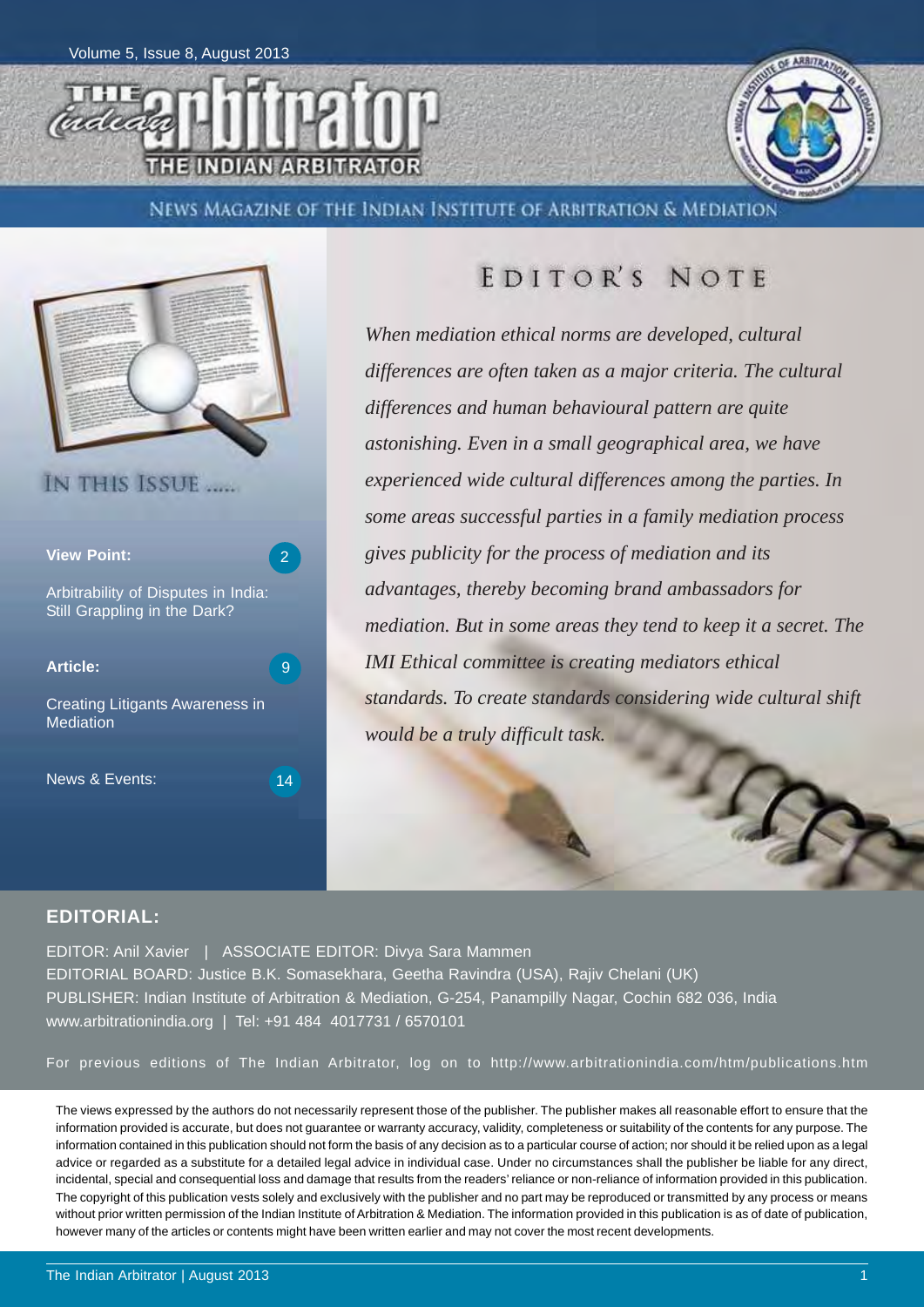# ARBITRABILITY OF DISPUTES IN INDIA: STILL GRAPPLING IN THE DARK? PANKHURI AGARWAL



*'Arbitrability' is the capability of a dispute being adjudicated by an arbitral tribunal. The author examines the scope of arbitrability and the contractual limitations of arbitration, based on the philosophical and legal underpinnings of this concept as understood in India, with the aid of various judgments and current judicial trend. The author also analyse the feasibility of allowing matrimonial disputes to be arbitrated.*

AUTHOR: PANKHURI AGARWAL IS A 4TH YEAR LAW STUDENT OF THE WEST BENGAL UNIVERSITY OF JURIDICAL SCIENCES, KOLKATA, INDIA

### **INTRODUCTION**

'**A**rbitrability' refers to the capability of a dispute (having regard to its nature) of being adjudicated by an arbitral tribunal (a private forum) even if the parties have agreed to refer it to arbitration.<sup>1</sup> Legal academia in India has given a short shift to the concept of arbitrability. This is true not just with respect to the philosophical and legal underpinnings of this idea but also with the consolidation of various judgments relating to the same. The present article is primarily divided into two parts – the first part will deal with the law governing arbitrability in India and the current judicial trend in that regard and also into factors which should be and should not be taken into consideration so as to determine the arbitrability of a dispute and the second part will analyse the feasibility of allowing matrimonial disputes relating to divorce, restitution of conjugal rights, judicial separation and child custody to be arbitrated.

### **JUDICIAL TREND ON ARBITRABILITY IN INDIA**

The Arbitration and Conciliation Act, 1996 (*hereinafter*, 'the Act'), the legislation governing arbitration in India, does not specify any dispute as being non-arbitrable.<sup>2</sup> However, u/§ 34(2)(b)(i), it gives the Court the power to set aside a domestic award (that has been challenged)

if it finds that the subject-matter of the dispute is not capable of settlement by arbitration under the law for the time being in force. Also, u/§2(3) it provides that Part I shall not affect any other law for the time being in force by virtue of which certain disputes may not be submitted to arbitration. Both these sections clearly suggest that arbitration

**(Footnotes)**

<sup>2</sup> The Arbitration Act, 1940 also did not specify any dispute as being non-arbitrable.

<sup>1</sup> Vinay Reddy & V. Nagaraj, *Arbitrability: The Indian Perspective*, J. INT'L ARB. 19 (2002); Booz Allen & Hamilton Inc. v. SBI Home Finance Ltd. & Ors., A.I.R. 2011 S.C. 2507.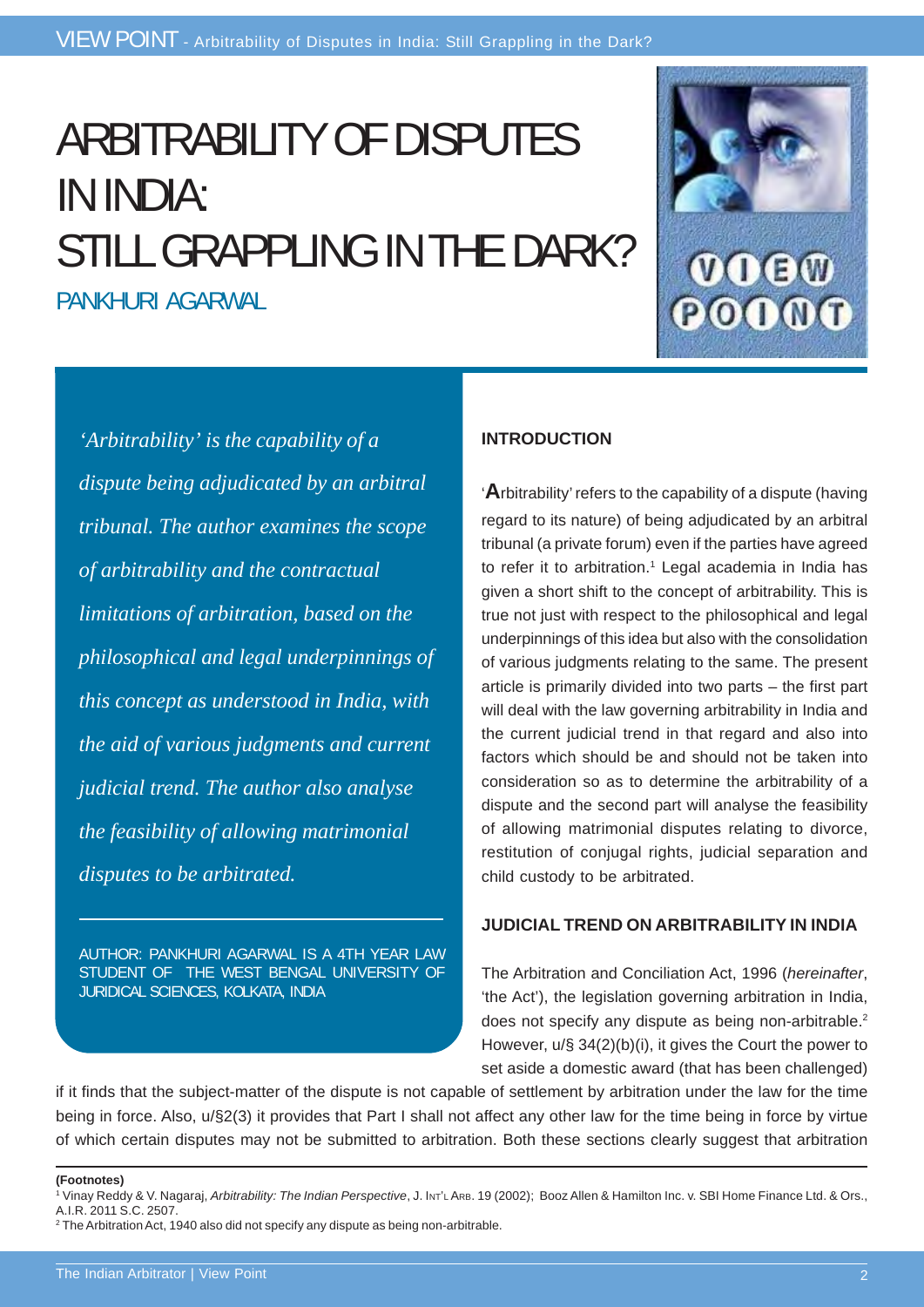### VIEW POINT - Arbitrability of Disputes in India: Still Grappling in the Dark?

cannot be used as a mechanism for resolving certain disputes. However, it is interesting to note that both of them use different phraseology; the former says 'subject matter of the dispute is *not capable of settlement* by arbitration *under* the law' and the latter 'law*...by virtue of which* certain *disputes* may not be *submitted to* arbitration. Thus, it is unclear whether the legislature intended both to refer to the same 'law(s)'. Enforcement of a foreign award may also be refused by the Court u/§ 48(2)(a) if it finds that subject-matter of the difference is not capable of settlement by arbitration under the law of India.

The Indian judiciary has, however, disallowed arbitration for resolution of certain categories of disputes. In *Chiranjilal*<sup>8</sup>, the Supreme Court ruled that only a Probate court can adjudicate upon a probate of the will and not an arbitrator because it is a judgment *in rem* and binds not only the parties but the entire world. This 'judgment *in rem*' approach was also adopted in *Osprey Underwriting Agencies*<sup>4</sup>, in which the Bombay High Court determined that the disputes in an admiralty suit are inarbitrable as the orders passed on them are *in rem*. Similarly, in *Mangilal Fateram*<sup>5</sup> , the Nagpur High Court held that the disputes involved in an insolvency proceeding cannot be referred to arbitrators as they end in judgment *in rem*. In *Haryana Telecom*<sup>6</sup>, the Supreme Court held that u/§8 of the Act, a winding up petition cannot be referred to arbitration because the power to order winding up of a company is conferred upon the Court under the Companies Act and that a winding up claim is not a claim for money but a claim that a company has become commercially insolvent. Although the Court failed to explicitly say so, it also seems to have relied upon the 'judgment *in rem*' in approach of inarbitrability.

### **(Footnotes)**

- 3 Chiranjilal Shrilal Goenka (Deceased) through Lrs. v. Jasjit Singh and Ors., (1993) 2 S.C.C. 507.
- 4 Osprey Underwriting Agencies Ltd. and Ors. v. Oil & Natural Gas Corporation Ltd. and Ors., A.I.R. 1999 Bom 173.
- 5 Mangilal Fateram Mahesari v. Devicharan Mangallal, A.I.R. 1949 Nag 110.
- 6 Haryana Telecom Ltd. v. Sterlite Industries (India) Ltd., A.I.R. 1999 S.C. 2354.



An eccentric philosophy professor gave a one question final exam after a semester dealing with a broad array of topics.

The class was already seated and ready to go when the professor picked up his chair, plopped it on his desk and wrote on the board: "Using everything we have learned this semester, prove that this chair does not exist."

Fingers flew, erasers erased, notebooks were filled in furious fashion. Some students wrote over 30 pages in one hour attempting to refute the existence of the chair. One member of the class however, was up and finished in less than a minute.

Weeks later when the grades were posted, the student who finished in one minute got an A.

The rest of the group wondered how he could have gotten an A when he had barely written anything at all.

This is what he wrote: "What chair?"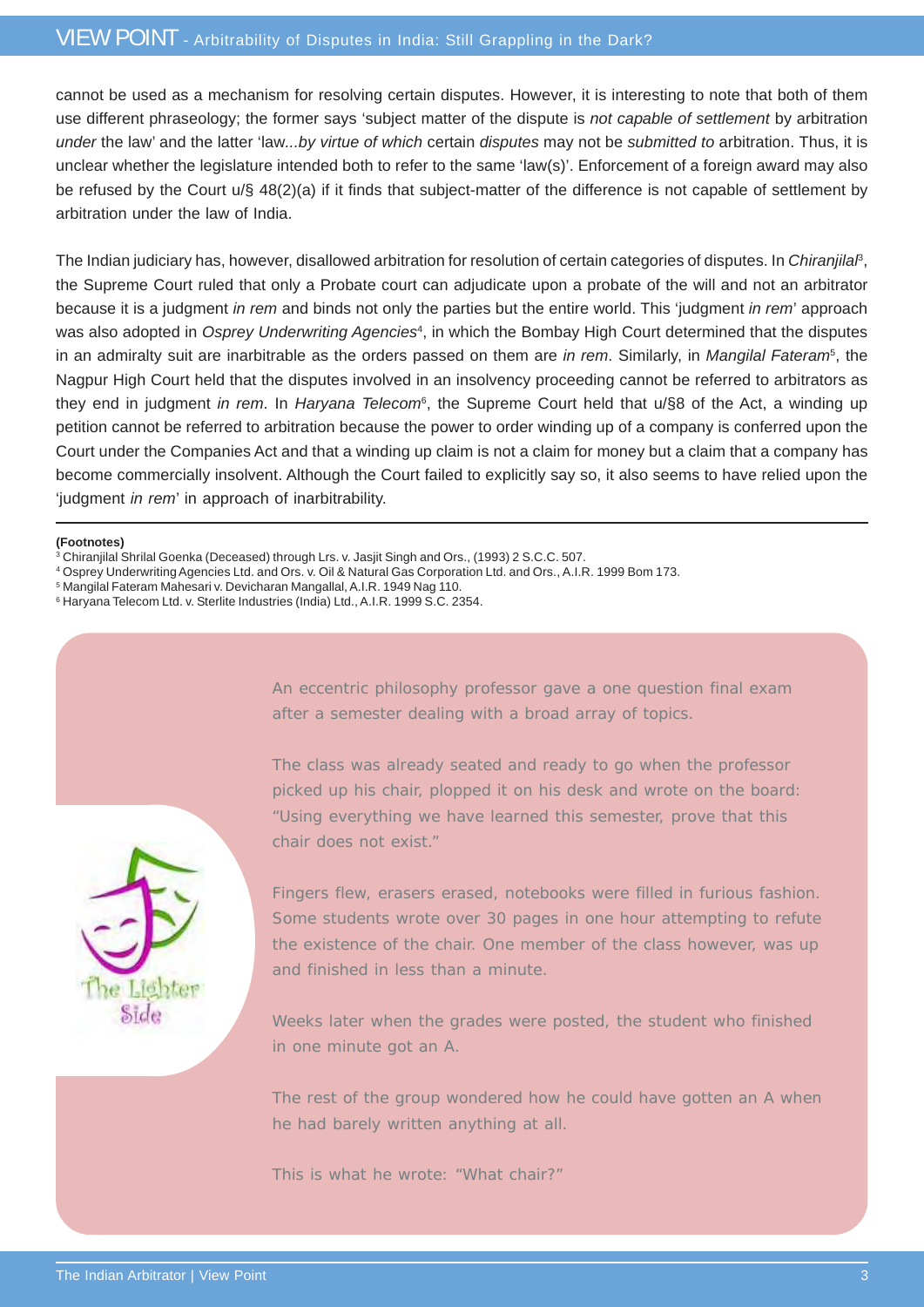In *Sami Chetti*7, the Madras High Court held that a guardianship matter cannot be referred to an arbitrator because arbitration is allowed where all parties interested agree that the matter between them shall be so referred and in a guardianship matter, the party most interested i.e. the minor cannot agree to the reference. In this case the decision was based on the contractual limitations of arbitration.

In the *Natraj Studios<sup>8</sup>*, the Supreme Court held that disputes between landlord and tenant relating to recovery of rent or possession of the premises cannot be decided by an arbitrator by reason of §28 of Bombay Rent Control Act which gives the Court of Small Causes exclusive jurisdiction over such disputes and that of public policy as it is a welfare legislation. Similarly in *Central Warehousing*<sup>9</sup> , the Bombay High Court held that as §41 of the Presidency Small Causes Courts Act invests exclusive jurisdiction in the Court of Small Causes to try disputes specified therein between the licensor and licensee or a landlord and tenant, it is a law by virtue of which those disputes, by necessary implication, cannot be submitted to arbitration within the meaning of §2(3) of the Act and thus, inspite of an arbitration agreement, the jurisdiction of the Small Causes court will not be ousted in those disputes even though the decision on them would be only *in personam* and not *in rem*. It is interesting to note that how the Court conveniently assumed §2(3) to even cover laws that by necessary implication exclude arbitration and not only those which expressly do so. There are other cases too that have adopted this line of reasoning for inarbitrability of certain disputes.10

In *Olympus Superstructures*<sup>11</sup>, the Apex Court propounded that §34(2)(b)(i) of the Act is not attracted to a dispute relating to specific performance of a contract relating to immovable property. It said that although the Specific Relief Act confers the discretion to grant specific performance on the civil court, it does not prohibit such issues from being referred to arbitration and thus it cannot be said that only the civil court can exercise that discretion.

Recently, in *Booz Allen*12, the issue of arbitrability was discussed in detail by the Supreme Court. The Court noted that "*generally and traditionally all disputes relating to rights in personam are considered to be amenable to arbitration; and all disputes relating to rights in rem are required to be adjudicated by courts and public tribunals, being unsuited for private arbitration*" and gave few examples of non-arbitrable disputes that relate to actions *in rem*: testamentary matters (grant of probate, letters of administration and succession certificate), matrimonial disputes relating to divorce, judicial separation, restitution of conjugal rights and child custody, matters relating to guardianship, criminal offences, insolvency and winding up and lastly, eviction or tenancy matters governed by special statutes where the tenant enjoys statutory protection against eviction and only the specified courts are conferred jurisdiction to grant eviction or decide the disputes. It held that a mortgage suit for sale of mortgaged property is non-arbitrable because it is an action *in rem*, for enforcement of a right *in rem*.

In *Fingertips Solutions*13, the Calcutta High Court held that an eviction proceeding is inarbitrable by wrongly relying upon *Booz Allen* judgment. It said "*The cumulative effect of the judgment of this court in case of Eastern Coils (P) Ltd. and the Supreme Court in case of Booz Allen. . .is that the eviction or a recovery proceeding under the special statute or where the express power is conferred upon the court which necessarily implies the exclusion of the private fora*". But *Booz Allen* had given the example of only those tenancy and eviction matters that are governed by *special* statutes (not a general statute like Transfer of Property Act) over which *only specified* courts (not an ordinary court) have been given jurisdiction, as inarbitrable. This also brings us to the questions as to whether in *Booz Allen*

### **(Footnotes)**

<sup>7</sup> Sami Chetti v. Adaikkalam Chetti, A.I.R. 1924 Mad 484.

<sup>8</sup> Natraj Studios Pvt. Ltd. v. Navrang Studios & Anr., A.I.R. 1981 S.C. 537b.

<sup>&</sup>lt;sup>9</sup> Central Warehousing Corporation v. Fortpoint Automotive Pvt. Ltd., 2010 (1) Bom C.R. 560.

<sup>10</sup> For example, Lucent Technologies Inc. v. ICICI Bank Limited & Ors., MANU/DE/2717/2009 where the Delhi High Court held that as Debt Recovery tribunal has exclusive jurisdiction with regard to recovery of debts by banks and financial institutions under the Recovery of Debts due to Banks & Financial Institutions Act, 1993, tan arbitrator cannot decided on such claims.

<sup>11</sup> Olympus Superstructures Pvt. Ltd. v. Meena Vijay Khetan & Ors., A.I.R. 1999 S.C. 2102.

<sup>12</sup> Booz Allen & Hamilton Inc. v. SBI Home Finance Ltd. & Ors., A.I.R. 2011 S.C. 2507.

<sup>13</sup> M/s. Fingertips Solutions Pvt. Ltd. v. Dhanashree Electronics Ltd., MANU/WB/0937/2011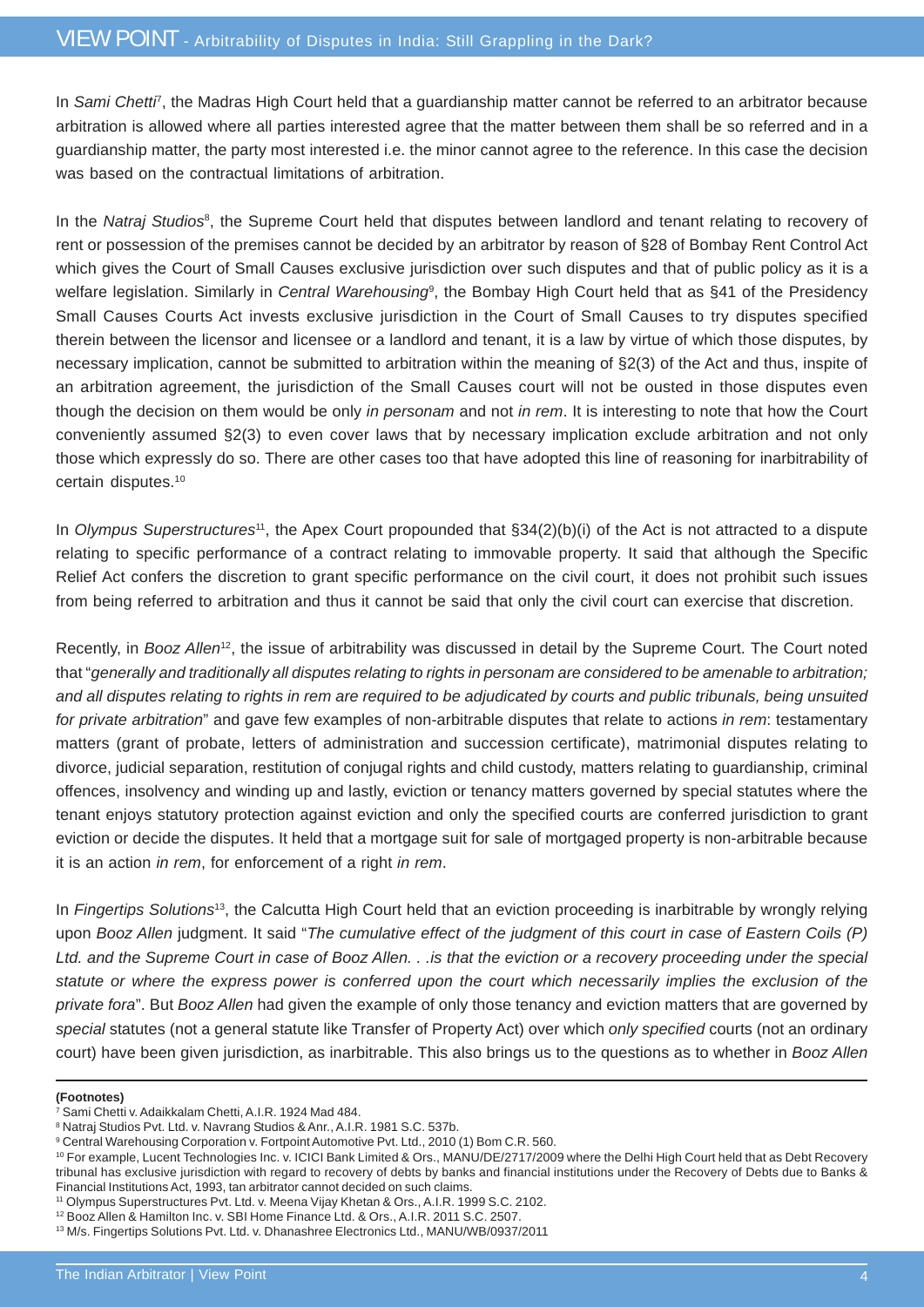the Court restricted the scope of inarbitrability to actions *in rem* or also included within it all disputes upon which only the specified courts are conferred jurisdiction by a special statute.

In *Ashok Kumar Malhotra*14, the Punjab and Haryana High Court, by rightly relying on *Booz Allen*, held that an arbitrator can order dissolution of partnership because it is an order *in personam* as opposed to an order of winding up of a company which is an order *in rem* and §44 of the Partnership Act does not oust the jurisdiction of the arbitrator although it confers the power to dissolve on the Court.

After considering these various High Court and Supreme Court judgments, there is no doubt that all disputes which involve rights *in rem* or adjudication upon which would end in judgments *in rem* would be held to be inarbitrable by the Indian courts. It is also clear that merely because an express power (discretionary or not) has been conferred upon a 'court' by a statute, courts would mostly not hold that the jurisdiction of the arbitrator to exercise that power is ousted. But confusion still remains with regard to arbitrability of those disputes which do not fall in the '*in rem*' category, but upon which a special court or tribunal has been given exclusive jurisdiction by a special statute. This is so because, although in all cases (that I have come across), courts have held such a dispute to be inarbitrable, but they have not said in broad terms that such disputes in all cases would be inarbitrable.

In my opinion, any dispute must not be held to be inarbitrable solely for the reason that a special court or tribunal has been given exclusive jurisdiction over it by a special statute. This is so because, in absence of an express prohibition on arbitration, it would not be logical to interpret that by giving only a special court the jurisdiction and ousting the jurisdiction of all other 'courts', the legislature intended to oust the jurisdiction of the arbitrator also so as to deprive the parties from resolving those disputes out of the court by agreement. Also, is declaration of nonarbitrability, on the ground of a dispute involving adjudication upon rights *in rem* or resulting in a judgment *in rem*, well substantiated? Merely because a judgment binds the world at large, is arbitration not appropriate to resolve such disputes?<sup>15</sup> Shouldn't the boundaries of arbitrability be defined with reference to special characteristics of arbitration? Arbitration is a consensual dispute resolution mechanism and thus "*has a natural limitation to accommodate disputes that involve several parties*. *It has intrinsic difficulties to affect a circle of persons other than* the contractual parties to an arbitration agreement.<sup>16</sup> Thus, an arbitrator may not be able to provide for an effective

#### **(Footnotes)**

14 Ashok Kumar Malhotra & Ors. v. Kasturi Lal Malhotra, MANU/PH/0136/2012.

- <sup>15</sup> *See infra* the discussion on how matrimonial disputes are fit for arbitration even though a decision on these disputes is a judgment *in rem* and thus binds the world at large.
- <sup>16</sup> Stavros Brekoulakis, On Arbitrability: Persisting Misconceptions and New Areas of Concern, Queen Mary University of London, School of Law Legal Studies Research Paper No. 20/2009.

# INTERESTED TO CONTRIBUTE ARTICLES ?

We would like to have your contributions. Articles should be in English. Please take care that quotations, references and footnotes are accurate and complete. Submissions may be made to the Journals Division, Indian Institute of Arbitration & Mediation, G-254, Panampilly Nagar, Cochin - 682 036 or editor@arbitrationindia.com.

Publication of the Article will be the discretion of IIAM and submissions made indicates that the publish the copyrighted material to the publisher of the IIAM Journal.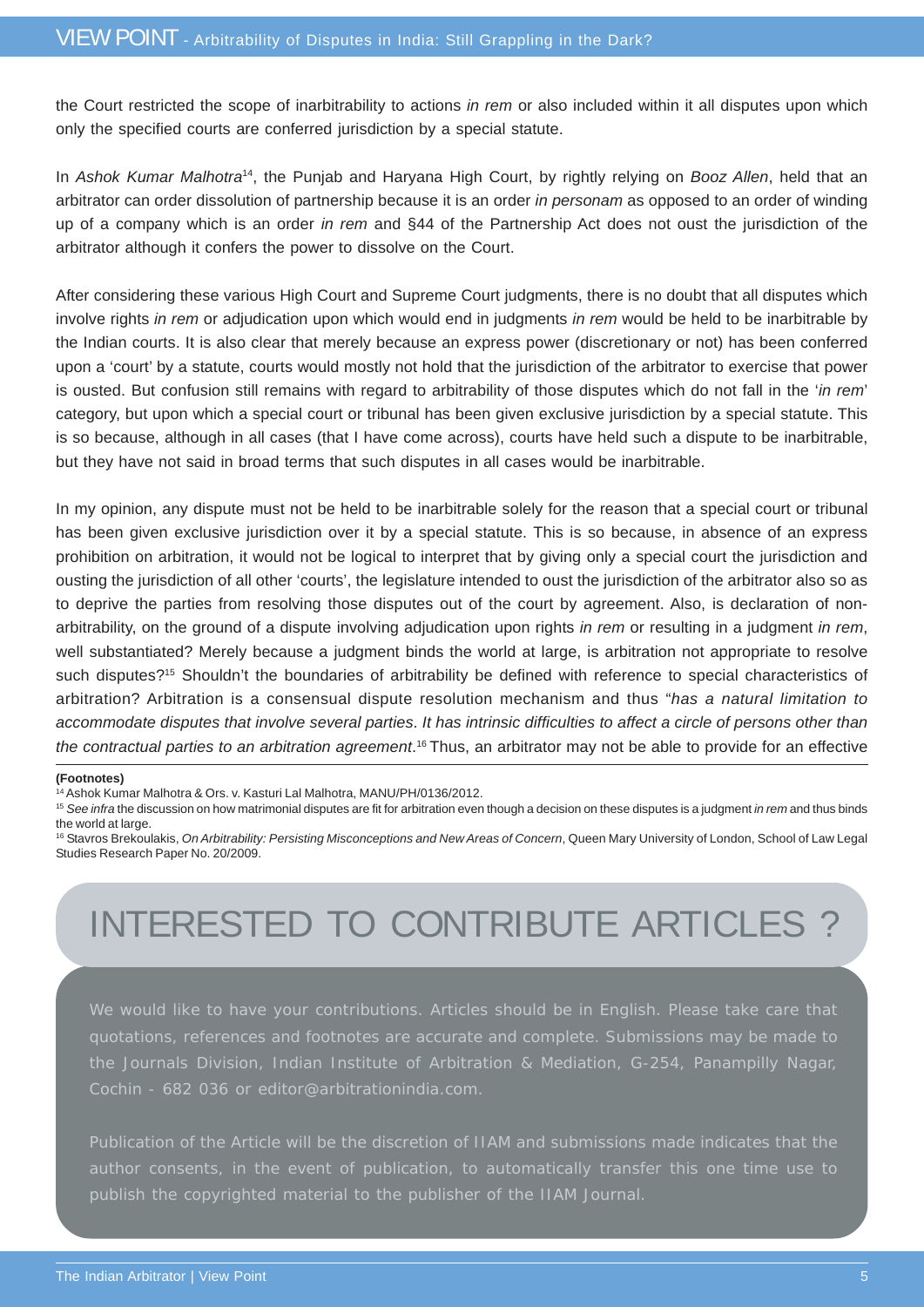resolution of such disputes while a court may be able to as its jurisdiction does not depend upon the consent of the parties.17 Therefore, to determine arbitrability, the only question to be answered is whether the nature of a dispute is such that its resolution would significantly affect the interests of the public at large or of individuals who have not agreed to have the dispute resolved by arbitration.<sup>18</sup> If the answer is in the affirmative, only then the dispute should be inarbitrable. For example, a dispute of anti-competitiveness of an agreement not only involves the interests of the parties but that of the public at large as anti-trust laws are designed to promote competition in the market. Thus, not having consent of the public, the arbitrator cannot give a decision that will affect the economy of the country and thus the interests of the public.

### **ARBITRABILITY OF MATRIMONIAL DISPUTES**

Arbitration of matrimonial disputes offers considerable benefits over court litigation, primarily those of privacy and confidentiality, choice of selecting a person with knowledge or experience in particular aspect of family law as the arbitrator, continuity of arbitrator, flexibility of procedure, speedy resolution and avoidance of court delays, hearing at convenient time and place and reducing the burden of courts<sup>19,20</sup> The only arguable disadvantage may be the additional cost of the arbitrator.<sup>21</sup>

However, in India the position with regard to arbitrability of matrimonial disputes relating to divorce, restitution of conjugal rights, judicial separation and child custody is far from settled. In cases where inarbitrability of these disputes has been directly in issue, the High Courts have held them to be arbitrable. In *Rup Narain*22 the jurisdiction of a civil court to refer a suit for restitution of conjugal rights to arbitration was challenged. The Oudh High Court held that "*even if it be deemed that to some extent the discretionary powers of the civil Court to grant or refuse to grant a decree for restitution of conjugal rights have been taken away from it when such a suit is referred to arbitration, we feel that we are not competent to hold that such suits for restitution of conjugal rights, in the absence of any provision to that effect, do not come within the ambit of para, 1, Schedule 2, Civil P.C.*"In *Nalla Ramudamma*23, the questions arose whether the Court has power under §21 of the Indian Arbitration Act, 1940, to refer for the decision of arbitrators a matrimonial dispute. It was argued that the Court has no such power and for public policy reasons all such disputes must be decided by the Court itself. Madras High Court held that it had the power under the exceptionally wide terms of §21 and there is nothing to suggest that arbitrators are not competent to pass an award in matters arising out of a matrimonial dispute. In *Faqir Mohammad*24, relying on the above two cases and also on *Kunti Devi*<sup>25</sup>, the Allahabad High Court held that the 1940 Act is applicable to suits for dissolution of Muslim marriage as it is not excluded by the provisions of the Dissolution of Muslim Marriages Act VIII of 1939.

However, in another set of cases where arbitrability of matrimonial disputes was not a point of decision, the High Courts as well as the Supreme Court have made observations on inarbitrability of such disputes as part of *obiter dicta*. In *V.V. Pushpakaran*26, the Kerala High Court, opined that "*A judgment, order or decree in exercise of the matrimonial jurisdiction, which confers upon or takes away from any person any legal character, or which declares any person to be entitled to any such character not as against any specified person but absolutely, could be rendered only by a competent court having jurisdiction and it is a decision in rem and not in personem alone. That*

**<sup>(</sup>Footnotes)**

<sup>17</sup> Brekoulakis, *Id.*

<sup>18</sup> *See* Stewart E. Stark, *Enforceability of Agreements to Arbitrate: An Examination of the Public Policy Defense*, 2 Cardozo L. Rev. 481, 492 (1881).

<sup>&</sup>lt;sup>19</sup> In June 2010, the Centre released the number of divorce cases pending in the country's courts. Law and justice minister M. Veerappa Moily put the figure at 55,000: Vineeta Pandey, *55, 000 Couples Waiting for Divorce in India*, DNA (DAILY NEWS AND ANALYSIS), June 24, 2010, http://www.dnaindia.com/ india/report\_55000-couples-waiting-for-divorce-in-india\_1400514.

<sup>20</sup> David Hodson, *England Needs Binding Family Law Arbitration* 5 (2002), *available at* http://www.davidhodson.com/assets/documents/arbitration.pdf. 21 Hodson, *Id.*

<sup>22</sup> Rup Narain v. Mt. Nandarani & Anr., A.I.R. 1934 Oudh 494.

<sup>23</sup> Nalla Ramudamma v. Nalla Kaisi Naidu, A.I.R. 1945 Mad 269.

<sup>24</sup> Faqir Mohammad v. Amina, A.I.R. 1964 All 246.

<sup>25</sup> Mt. Kunti Devi v. Bhola Ram AIR 1941 Pesh 43.

<sup>26</sup> V.V. Pushpakaran v. P.K. Sarojini, A.I.R. 1992 Ker 9.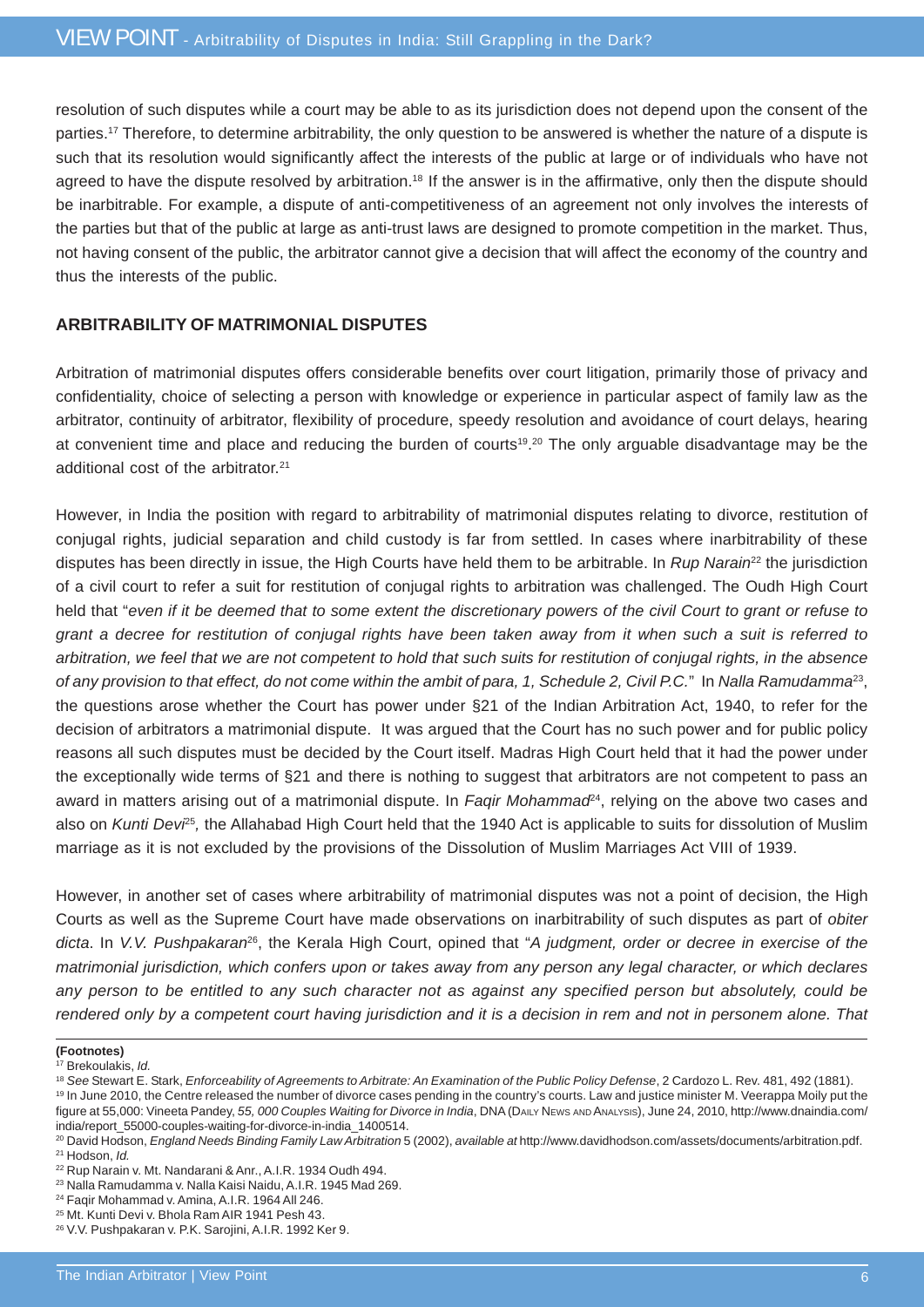*is a matter which cannot be referred to arbitration and decided by the arbitrators.*" Also, in *Booz Allen*, the Supreme Court mentioned matrimonial disputes relating to divorce, judicial separation, restitution of conjugal rights, child custody as one of the well recognised examples of inarbitrable disputes being an action *in rem*. In *Prem Aggarwal*27, the Delhi High Court cited matrimonial dispute as an example of matters that are non-referable to arbitration as law has conferred jurisdiction to determine those matters exclusively to special tribunals by debarring any other Court, Tribunal or authority from exercising power over those matters.

Thus, we see that the courts have taken different positions on arbitrability of matrimonial disputes. Exclusive jurisdiction of family courts over these disputes is not an appropriate rationale for inarbitrability as has already been discussed above. Also, although it is agreed that a judgment on matters relating to divorce, restitution of conjugal rights or judicial separation is a judgment *in rem* as they decide upon the status of the parties, it is incomprehensible why such matters are incapable of being decided by an arbitrator. These matters<sup>28</sup> are purely between husband and a wife and a judgment on them does not affect the interest of any third party even if it is binding against the world at large. Thus, in my opinion, a dispute relating to divorce, restitution of conjugal rights or judicial separation can be as effectively be resolved by the arbitrator as by a family court if the husband and wife have agreed to refer it to arbitration. The arbitral award shall be enforced in the same manner as a decree of the Court as per § 36 of the Act.

Unlike disputes on divorce, restitution of conjugal rights and judicial separation, the child custody disputes involve the interests of not only the parties (the parents) but of the child as well. As a child is not a party to the arbitration agreement, it cannot be bound by the decision of the arbitrator. His interests remain unrepresented in the arbitration proceedings. Thus, notwithstanding the arbitral award, it would be open for the child to seek redress in court,<sup>29</sup> and therefore, arbitration is inappropriate for effective resolution of disputes of child custody.30 In United States, arbitrability of child custody, has received inconsistent treatment.<sup>31</sup> Some courts<sup>32</sup> have refused to enforce agreements to

### **(Footnotes)**

<sup>32</sup> Fence v. Fence, 314 N.Y.S.2d 1016 (N.Y. City Fam. Ct. 1970); Glauber v. Glauber, 192 A.D.2d 94 (N.Y. App. Div. 1993); Biel v. Biel, 336 N.W.2d 404 (Wis. 1983).



## **BECOME A MEMBER OF IIAM**

Empower yourself with the techniques of Alternative Dispute Resolution. Apart from being elected to the Governing Council, also become part of Expert Committees and Users Committees to give expert advice / opinions to the Governing Council on the improvement of ADR in India.

Your association will provide the necessary inspiration for the endeavours of IIAM.

Choose from the different category of memberships. For details. see: www.arbitrationindia.com/htm/membership.htm or mail to dir@arbitrationindia.com

<sup>&</sup>lt;sup>28</sup> Excluding those relating to child custody, which will be discussed in the next paragraph.

<sup>29</sup> Brekoulakis, *supra* note 16.

<sup>30</sup> Christina Fox, *Contracting For Arbitration In Custody Disputes: Parental Autonomy Vs. State Responsibility*, 12 Cardozo J. Conflict Resol. 547 (2011) (Court's involvement is necessary for protection of the interests of the child, who is not party to the arbitration agreement).

<sup>&</sup>lt;sup>31</sup> Barbara E. Wilson, *Who's Watching out for the Children - Making Child Custody Determinable by Binding Arbitration - Dick v. Dick, 1996 J. Disp. RESOL.* 225 (1996); In 2001, in Michigan, the Domestic Relations Arbitration Act was adopted that authorized arbitration of child custody disputes, subject to the finding of the court that the award is adverse to the best interests of the child: Mark A. Snover, *Recent Case Laws' Impact on Family Law Arbitration*, MICHIGAN BAR J. 21, 21(2006).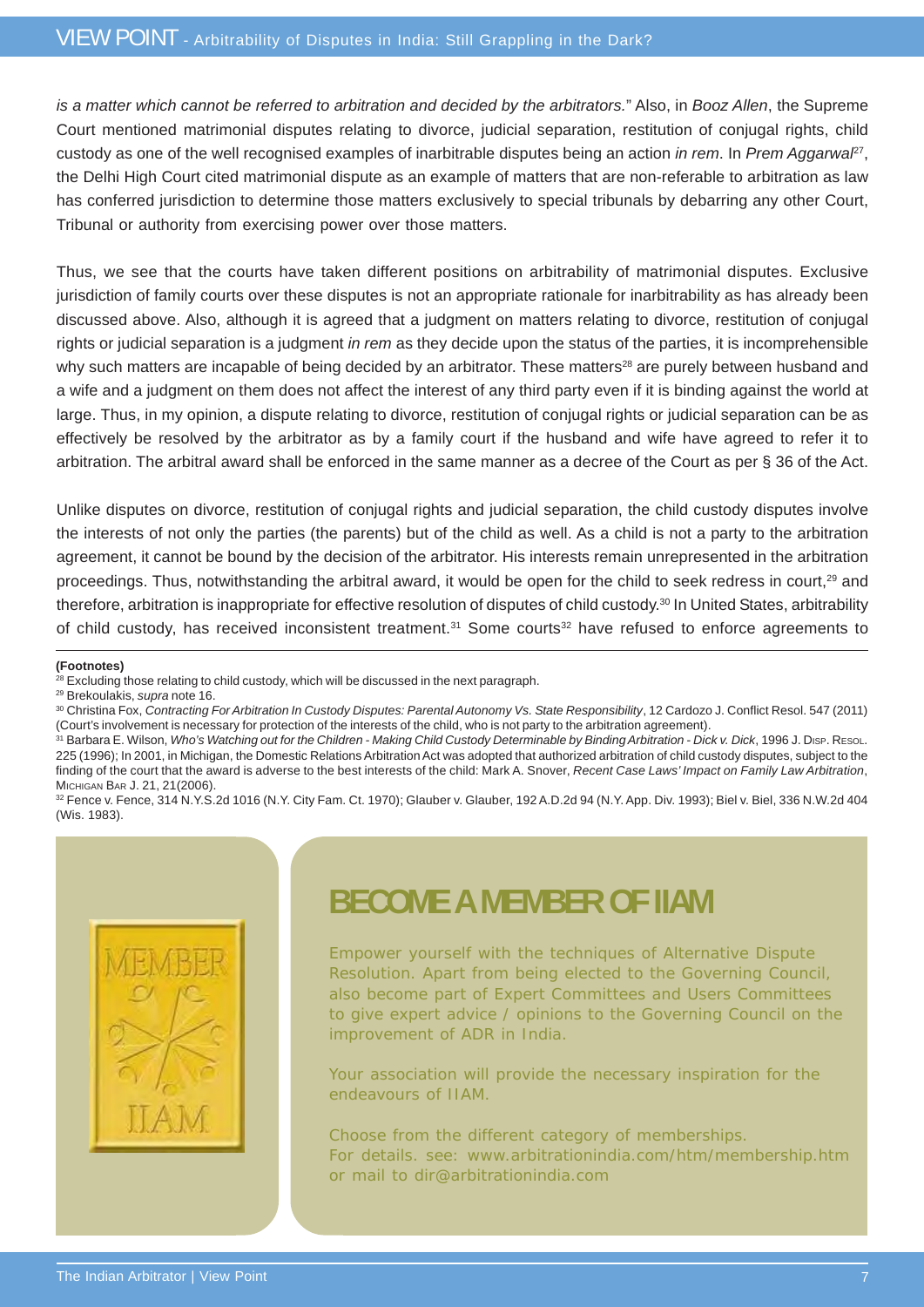arbitrate such disputes; some33 have held the arbitrator's award on such disputes to be subject to *de novo* review by the court to the extent that it does not conflict with the best interests of the child and some<sup>34</sup> have gone to the extent of allowing binding arbitration for resolution of such disputes. In India, if courts allow child custody disputes to be arbitrated subject to judicial review, the only provision that the courts may invoke to review whether the award conflicts with the best interests of the child is §34(2)(b)(ii) of the Act. However, this provision allows a narrow review and thus might not be suitable because it allows the court to set aside the award only if, firstly, such application has been made35, and, secondly, if it conflicts with the public policy of India. Moreover, it does not provide for modification of the award. Thus, even if the award is found to be in conflict with the best interests of the child and consequently in conflict with the public policy of India, the Court can only set it aside. If the award is set aside the arbitration proves worthless. Therefore, unless the legislature amends the Act specifically providing for a substantive judicial review of the award in child custody disputes, these disputes must remain inarbitrable.<sup>36</sup>

### **CONCLUSION**

The scope of arbitrability must be determined by the contractual limitations of arbitration. The fact that a dispute would end in a judgment *in rem* or involves rights *in rem* has little relevance to the concept of arbitrability. Unless a dispute has been expressly excluded by the Legislature, it is inarbitrable only if it involves the interests of not only the parties but also that of non-parties or public at large. This is not because arbitrators as decision makers are incapable on deciding these issues but because arbitration, being a consensual dispute resolution mechanism, is inherently incapable of affecting the interests of those who have not given consent for these disputes to referred to arbitration. Therefore, matrimonial disputes relating to divorce, restitution of conjugal rights and judicial separation are arbitrable as they involve only the interests of the parties whereas those relating to child custody are not arbitrable as they involve interests of the child that is non-party to the arbitration agreement.

#### **(Footnotes)**

<sup>36</sup> Barbara E. Wilson, Who's Watching out for the Children - Making Child Custody Determinable by Binding Arbitration - Dick v. Dick, 1996 J. Disp. RESOL. 225 (1996); In 2001, in Michigan, the Domestic Relations Arbitration Act was adopted that authorized arbitration of child custody disputes, subject to the finding of the court that the award is adverse to the best interests of the child: Mark A. Snover, *Recent Case Laws' Impact on Family Law Arbitration*, MICHIGAN BAR J. 21, 21(2006).



### Are you interested to open IIAM COMMUNITY MEDIATION CLINICS?

Indian Institute of Arbitration & Mediation welcomes you to take part in an exiting attempt of social transition to make our world a safe,

sustainable, peaceful and prosperous place to live.

Make an important contribution by adopting or supporting Community Mediation Clinics.

### **For details visit www.communitymediation.in**

<sup>33</sup> Sheets v. Sheets, 22 A.D.2d 176 (N.Y. 1964); Faherty v. Faherty, 477 A.2d 1257 (N.J. 1984) Miller v. Miller, 620 A.2d 1161 (1993); Kovacs v. Kovacs, 633 A.2d 425 (1993).

<sup>34</sup> Dick v. Dick, 534 N.W.2d 185, 187 (Mich. Ct. App. 1995); Fawzy v. Fawzy, 199 N.J. 456 (2009) ("where no harm to the child is threatened, there is no justification for the infringement on the parents' choice to be bound by the arbitrator's decision").

<sup>&</sup>lt;sup>35</sup> If the review is subject to an application of setting aside the award, in effect, private arbitrators would often be permitted to determine finally the questions of custody.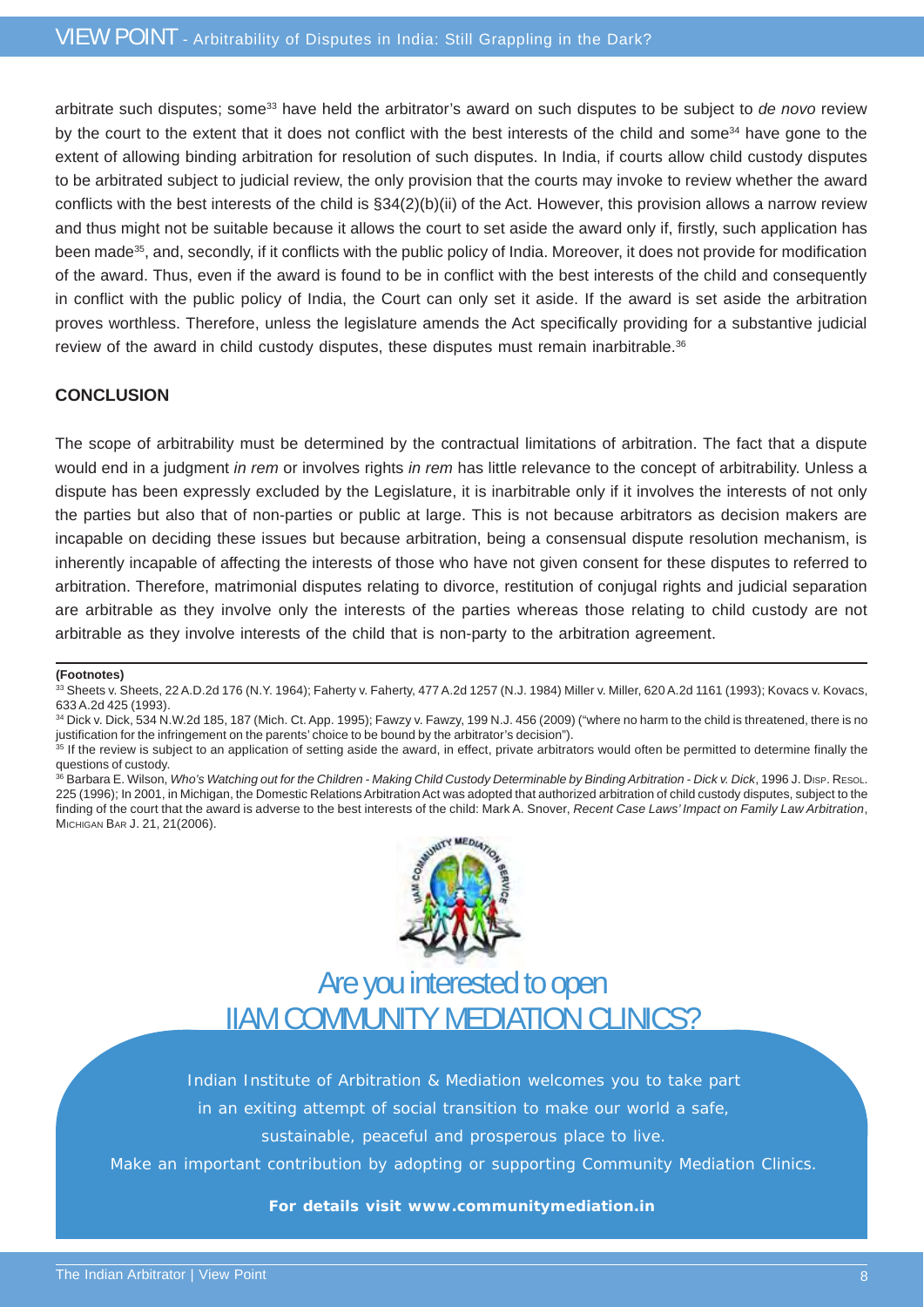# CREATING LITIGANTS AWARENESS IN MEDIATION

ANKIT JAIN



*The adversary system under Anglo-Saxon jurisprudence has some inherent problem. Court judgments may end lawsuits but they do not resolve the disputes and the inherent hurt marked by those decisions. ADR mechanisms not only facilitate speedier justice but also allow parties to have control over the eventual outcome. However instances of people resorting to mediation are rare and the main reason attributable is the lack of public awareness. The author explores options to transform and evolve mediation as a litigant's preferred and potent tool to settle disputes.*

AUTHOR: ANKIT JAIN IS A 4TH YEAR LAW STUDENT OF THE COLLEGE OF LEGAL STUDIES, UNIVERSITY OF PETROLEUM & ENERGY STUDIES, DEHRADUN, INDIA

*"It is virtually impossible to survive litigation and remain solvent, but it is occasionally possible to endure it and remain sane. As a modern ordeal by torture, litigation excels. It is exorbitantly expensive, agonizingly slow and exquisitely designed to avoid any resemblance to fairness or justice, yet, in strange and devious ways, it does settle disputes – to everyone's dissatisfaction."1*

The proliferation and pendency of litigation in Civil Courts for a variety of reasons has made it impracticable to dispose of cases within a reasonable time. The overburdened judicial system is not in a position to cope up with the heavy demands on it mostly for reasons beyond its control.<sup>2</sup>

Article 39A of the Constitution of India (enacted in 1976) enjoins that the State shall secure that the operation of the legal system promotes justice, on a basis of equal opportunity, and shall, in particular, provide free legal aid, by suitable legislation or schemes, to ensure that opportunities for securing justice are not denied to any citizen by reason of economic or other disabilities. Thus, easy access to justice to all sections of people and provision of legal aid for the poor and needy and dispensation of justice by an independent Judiciary within a reasonable time are the cherished goals of our Constitutional Republic and for that matter, of any progressive democracy.3

**(Footnotes)**

<sup>.&</sup>lt;br>J.S. Auerbach, "Welcome to Litigation", in New Republic, 17th January, 1981

<sup>2</sup> The Law Commission of India, Report no. 238, December 2011 3 Ibid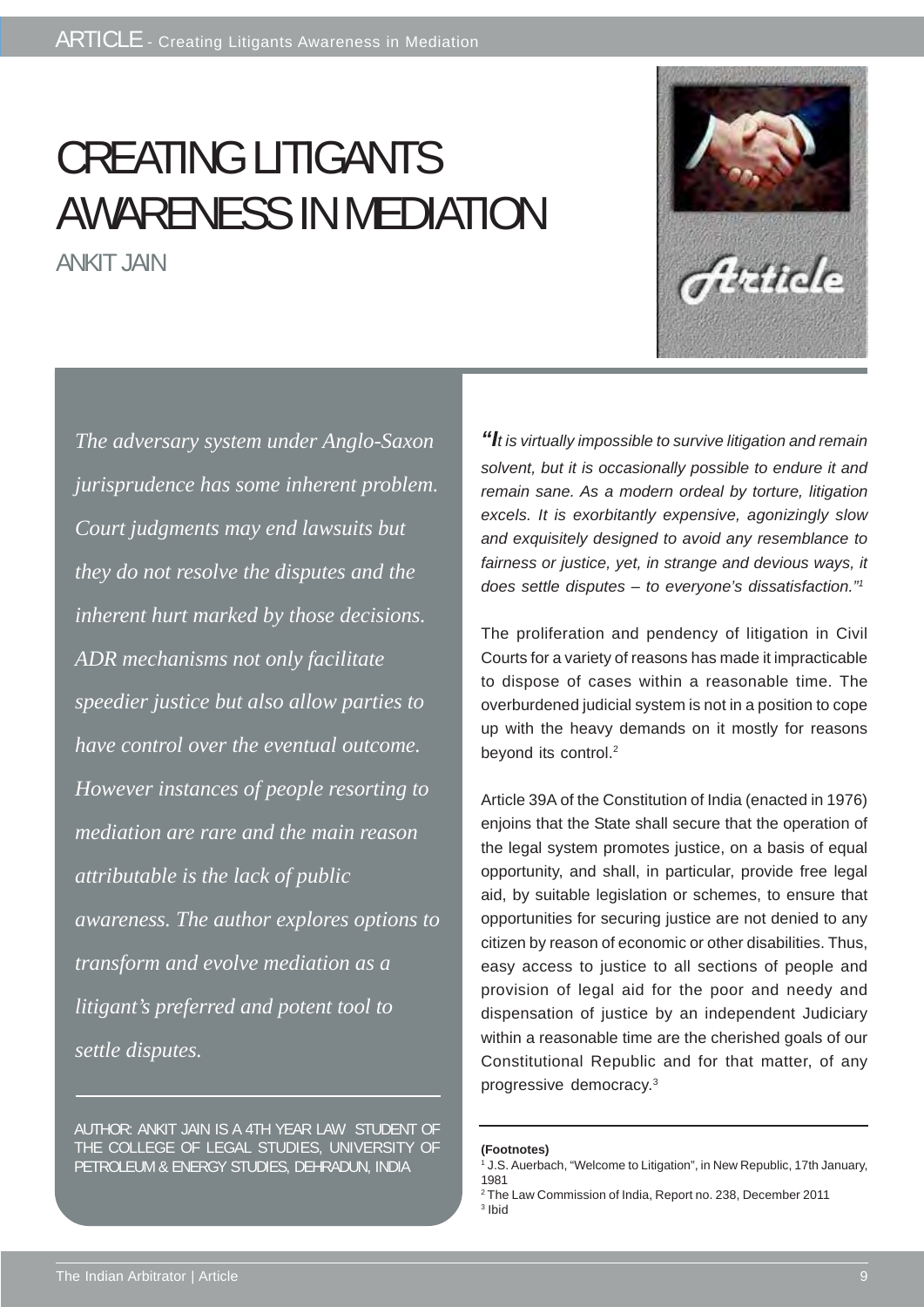### ARTICLE - Creating Litigants Awareness in Mediation

The adversary system under Anglo-Saxon jurisprudence established in our country has some inherent problem. It results in citizens defining personal problems and social troubles in terms of legal rights and obligations. The infatuation over who is right from a legal standpoint results in the transformation of social conflicts into legal disputes and this often accentuates problems instead of resolving them. The court judgments, in this regard, may end lawsuits but they do not resolve the disputes and the inherent hurt marked by those decisions.<sup>4</sup>

Promotion and popularizing alternative methods of dispute settlement is therefore the need of the hour. Alternative dispute resolution mechanisms not only facilitate *speedier justice* but are also a process wherein the parties involved have control over the eventual outcome. This results in quick implementation of the decisions taken and eliminates continued litigation in the form of further appeals. It would not be out of place to quote Hon'ble Mr. Justice R.V. Raveendran, who observed: *"……the need of the hour is to reduce adversarial adjudicatory litigation and at the same time, give speedy, satisfactory and cost effective justice. That is where alternative dispute resolution processes with the active participation of the Bar, become relevant and urgent."5*

Mediation as a mode of ADR is the process where parties are encouraged to communicate, negotiate and settle their disputes with the assistance of a neutral facilitator i.e., mediator. Christopher W. Moore has defined mediation in the following words: "*Mediation is essentially a negotiation that includes a third party who is knowledgeable in effective negotiation procedures and can help people in conflict to co-ordinate their activities and to be more effective in their bargaining. Mediation is an extension of the negotiation process in that it involves extending the bargaining into a new format and using a mediator who contributes new variables and dynamics to the interaction of the disputants."6*

The concept of mediation received legislative recognition in India for the first time in the Industrial Disputes Act, 1947. The conciliators appointed under Section 4 of the Act are "charged with the duty of mediating in and promoting the settlement of Industrial disputes." Detailed procedures were prescribed for conciliation proceedings under the Act. In 1999, the Indian Parliament passed the CPC Amendment Act of 1999 inserting Sec.89 in the Code of Civil Procedure 1908, providing for reference of cases pending in the Courts to ADR which included mediation. The Amendment was brought into force with effect from 1st July, 2002.

#### **(Footnotes)**

<sup>&</sup>lt;sup>6</sup> Christopher W. Moore, "The Mediation process: Practical Strategies for Resolving Conflict

|                       | ပ $-$ ပ                                            |  |
|-----------------------|----------------------------------------------------|--|
|                       | $z \geq \alpha$                                    |  |
|                       | $\overline{a}$ $\overline{a}$ $\overline{a}$       |  |
|                       | $O$ $\Omega$ $\pm$                                 |  |
| $\overline{\bigcirc}$ | ESH                                                |  |
|                       | $\alpha$ $\vdash$ $\supset$                        |  |
|                       | $\overline{\mathtt{p}}$ or $\overline{\mathtt{q}}$ |  |

*With a view to promote and support students in developing the qualities of legal research and presentation, IIAM is providing opportunity to law students to publish original, innovative and thought provoking articles on arbitration, mediation, conciliation, dispute resolution and similar topics and critiques on judgments relating to the same topics. Selected articles will be published in the "Indian Arbitrator". From amongst the submitted articles, every year one student author will receive the "Best Young Author" certificate from IIAM.*

<sup>&</sup>lt;sup>4</sup> Justice M.M Kumar, "Relevance of mediation to justice delivery in India'

<sup>5</sup> Section 89 CPC: Need For An Urgent Relook, by Justice R.V. Raveendran, (2007) 4 SCC J-23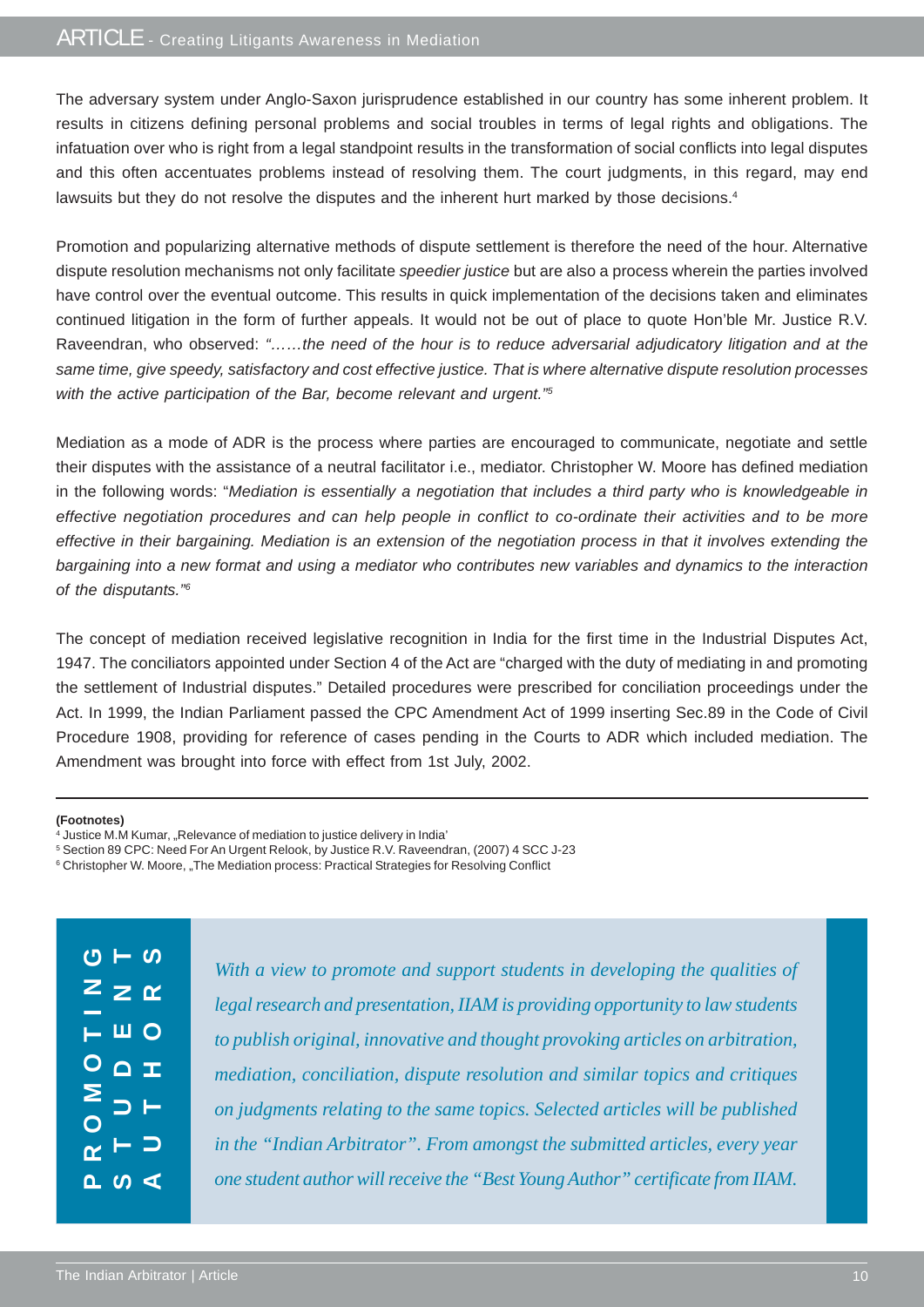The concept of mediation received legislative recognition in India for the first time in the Industrial Disputes Act, 1947. The conciliators appointed under Section 4 of the Act are "charged with the duty of mediating in and promoting the settlement of Industrial disputes." Detailed procedures were prescribed for conciliation proceedings under the Act. In 1999, the Indian Parliament passed the CPC Amendment Act of 1999 inserting Sec.89 in the Code of Civil Procedure 1908, providing for reference of cases pending in the Courts to ADR which included mediation. The Amendment was brought into force with effect from 1st July, 2002.

However, even today, instances of people resorting to mediation as a mode for settlement of their disputes are rare and the main reason attributable to this inadvertence is the lack of public/ litigant's awareness about mediation and its efficiency, cost effectiveness and expediency as a process.

As David Stanton, TD, Chairman of the Joint Committee7, has rightly observed: *"Society needs to be informed of the potential benefits of mediation in dispute resolution and that it is not always necessary for disputes to be resolved through litigation."*

The following are some of the alternatives which can be resorted to so as to transform and evolve mediation as a litigant's preferred and potent tool to settle disputes.

### **1. Institutionalizing Mediation**

At present, there is no statutory enactment like the Arbitration and Conciliation Act, 1996 and Legal Services Authority Act, 1987 to institutionalize the various aspects of mediation. The scheme of such an Act should be to integrate mediation with the existing alternate modes rather than replacing them.

Institutionalizing mediation would create awareness among litigants as regards mediation being a better and a cost effective remedy with inbuilt infrastructure and mechanisms.

### **2. The Legal Service Authorities**

The state legal service authorities and the district legal services authorities have to play an important role in generation of awareness among the litigants about the benefits of mediation. They can organize workshops, conduct awareness programs and may involve NGO's to point out to the general public as to how mediation serves their cause better and how the nominal winner is often the real loser – in fees, expenses, and waste of time.

### **3. The Bench**

The Judiciary has played a proactive role in promoting mediation as a mode for settlement of disputes. The High Courts have helped to establish mediation centres at both the high court and the district court levels equipped with basic infrastructure and conducive atmosphere. The Apex Court has also recognized the importance and effectiveness of mediation and has gone further to rephrase mediation as being the "APPROPRIATE DISPUTE RESOLUTION (ADR)".

In *Sanjeev Kumar & Others Vs. State of U.P. & Others<sup>8</sup> the Hon'ble Court has directed that: "when a complainant approaches the police station or the concerned lower courts, with complaints about harassment, or violence against the wife, by the husband and in-laws, except in cases of extremely grave nature or in cases of serious violence and injuries, and where there are possibilities of repeated violence against the wife, the Courts or the police should first*

**(Footnotes)**

<sup>7</sup> Joint Committee on the Mediation Bill 2012, Ireland

<sup>8</sup> CRIMINAL MISC. WRIT PETITION No. 3322 of 2010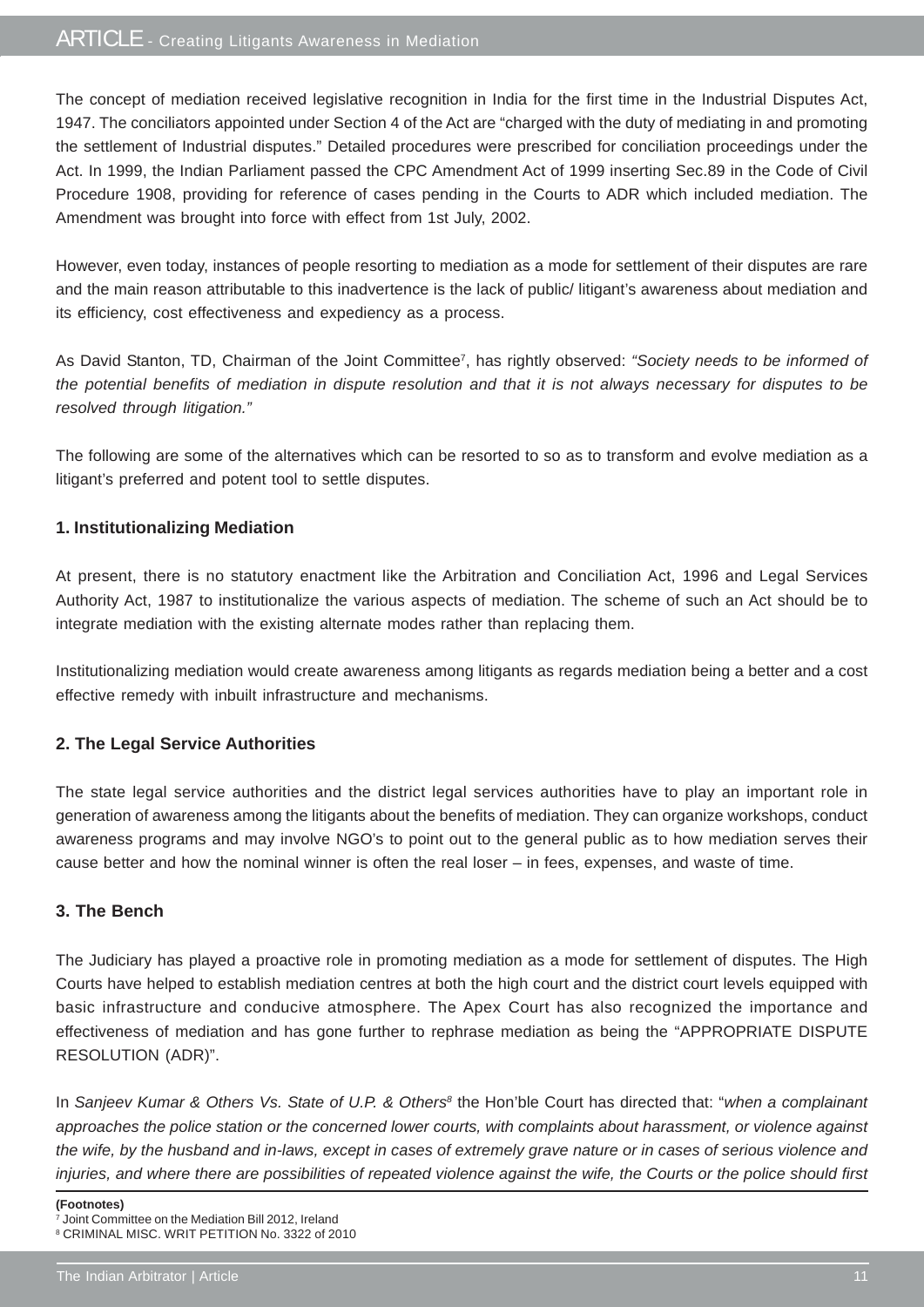*make an effort to try and bring about a reconciliation between the parties, by directing the parties to appear before the mediation centres in the Courts, wherever they exist, or to the mediation cells with the police. If reconciliation is not possible, and the matter appears to be serious, or there is a probability of recurrence of violence, only in those cases should the police take immediate steps for arresting the accused in pursuance of the FIR.*"

The negative tendency of parties to engage in litigation in case of family and matrimonial disputes was adversely commented upon by the Supreme Court in *Kansraj v. State of Punjab9* , "*such en masse involvement of a large number of family members takes place because in the aftermath of the incident, tempers are extremely high, the parties do not have a cool mind, and the aggrieved party at that stage only wants to seek recompense, by sending the other party to jail. It is only with the passage of sometime usually with the help of mediators, that wisdom may dawn and the complaining party may consider the advisability of exploring other options such as either to resolve their differences and to come together, or to mutually agree to part on acceptable terms.*"

Thus, the Courts through such directions and pronouncements have helped in creating awareness towards mediation being an effective remedy to settle claims.

**(Footnotes)** <sup>9</sup> AIR 2000 SC 2324



### **TOWARDS THE LIGHT**

A man saw a small humming bird flittering around his garage. It was trapped in the garage. Three hours later the sun was down and it was dark outside. The bird was still flittering around the garage. He turned out the light in the garage and a light was turned on outside the door. The bird remained.

The man searched on the internet on how to get birds out of a garage. The main suggestion was to put a small light outside and turn out all of the lights in the garage. This was exactly was he did. The bird still would not come out.

The man knew that the hummingbird had to be tired, hungry and dehydrated. Food, water and rest awaited it outside but it just wouldn't go.

The man got a broom and tried to chase it outside but it just flew high into the ceiling. Once it even flew under the open doors and he tried to force it out but it just flew from side to side desperately trying to get back into the garage. The bird thought that the man was trying to hurt it. Finally the bird died – exhausted, frustrated, lonely and hungry.

This is true to many of us. Freedom and salvation is there, it just has to be realized. The force trying to push us to freedom and safety is often misunderstood as a hostile force. We have to realise the direction of freedom.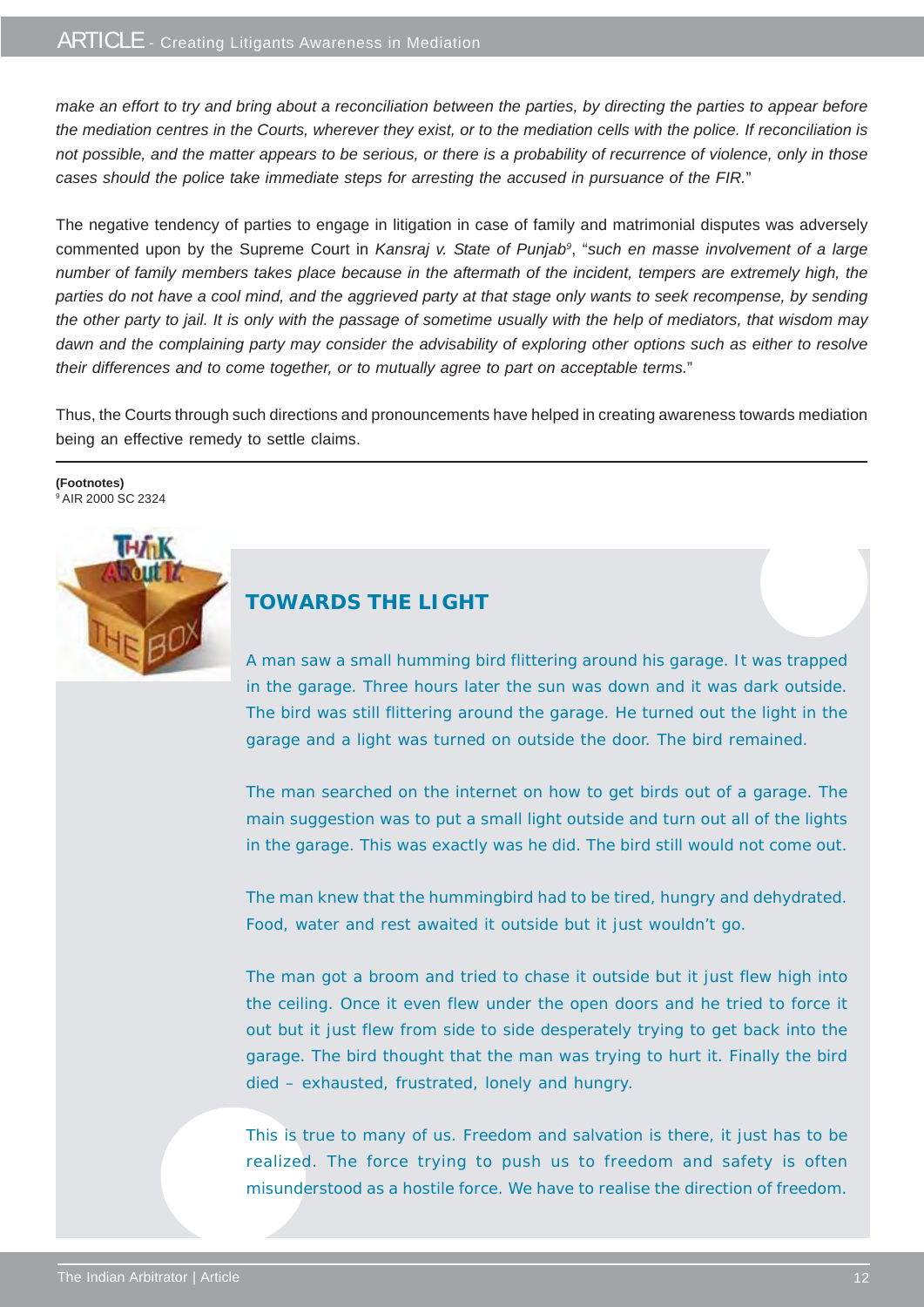### **4. The Bar and the Burden**

There is oft-heard debate between activists and advocates on one hand, and mediators on the other. Both see themselves as pursuing "justice", but advocates charge that mediators sacrifice justice for peace by down-playing social structural or justice issues, while mediators charge that advocates sacrifice peace for justice by intentionally escalating conflicts to win converts to their own cause.

This dichotomy is a false one, John Paul Lederach asserts<sup>10</sup>. Drawing from diagram in *Making Peace* by Adam Curle, Lederach suggests that advocacy and activism is the approach of choice in situations where power is unbalanced and the awareness of the conflict is relatively low. Advocacy helps to raise awareness (on both sides) and to balance power. Once this is done, then mediators can take over to enable the parties to negotiate successfully to obtain both peace and justice simultaneously.

*Abraham Lincoln's* 1850 notes for a lecture to his law students contained the following: "Discourage litigation. Persuade your neighbors to compromise whenever they can. Point out to them how the nominal winner is often the real loser – in fees, expenses, and waste of time. As a peacemaker, the lawyer has a superior opportunity of being a good man. There will still be business enough."

Thus Lawyers can play a very prominent role in promoting awareness regarding mediation thereby saving his client's time and money in appropriate cases.

### **5. Drawing models from other jurisdictions**

Innovative models can be drawn from corollaries in other jurisdictions and can be implemented in India with an Indian touch so as to promote mediation. For instance, Nepal has recently come up with mass mediation concept so as to protect people from harassment and torture in case of minor offences. Similarly, USA and Ireland have come up with mediation Bills whereby they have devised and proposed various methods so as to establish mediation as a most preferred and efficacious tool for the settlement of disputes.

Thus as has been rightly said that: "An effective judicial system requires not only that just results be reached but that they be reached swiftly." But the currently available infrastructure of courts in India is not adequate to settle the growing litigation within reasonable time. Despite the continual efforts, a common man may sometimes find himself entrapped in litigation for as long as a life time, and sometimes litigation carries on even on to the next generation. In the process, he may dry up his resources, apart from suffering harassment. Thus, there is a chain reaction of litigation process and civil cases may even give rise to criminal cases. *Speedy disposal of cases and delivery of quality justice is an enduring agenda for all who are concerned with administration of justice.*

This can be achieved by promoting mediation and at the same time spreading awareness among the litigants about its efficacy, cost effectiveness and expediency for settlement of disputes.

**(Footnotes)** 1 (See Lederach, 1989)

> If you cannot Solve it, It's Not a Problem, It's Just the Reality ~ Barbara Coloroso ~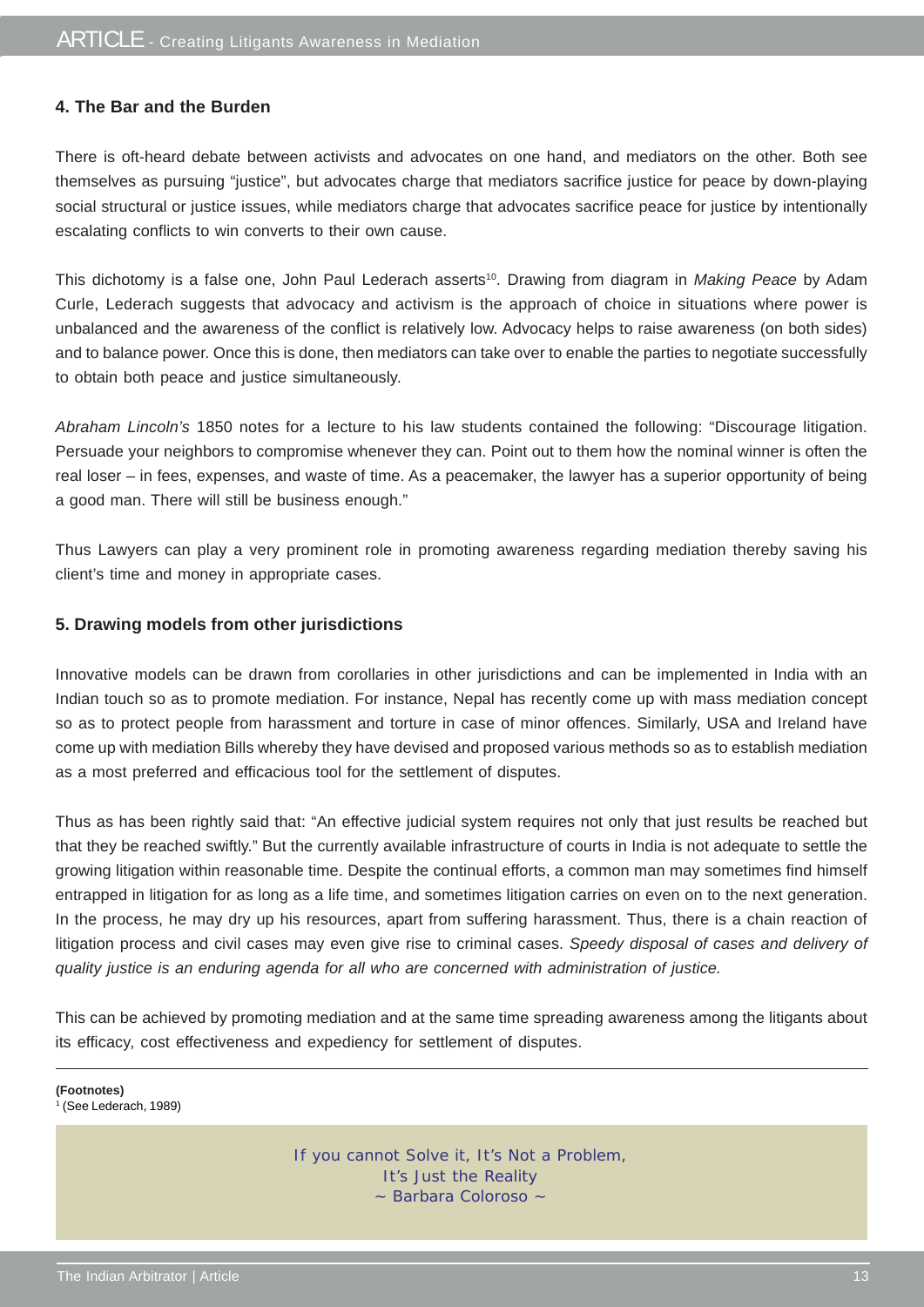# NEWS & EVENTS



## GOVERNMENT OF INDIA TO DRAFT MODEL TREATY ON MNC MEDIATION

A spate of international arbitration notices served by foreign companies has prompted the Indian government to draft a new model treaty that will make it harder for foreign investors to approach international courts. The reworked treaty will stipulate that the foreign investor will not be able to challenge the legality of an unfavourable verdict from the Supreme Court. Further, the investor would have to exhaust remedies under local laws before seeking international arbitration under bilateral investment protection agreements (BIPA). "Studies and empirical facts suggest that the existing investor-State dispute settlement mechanism globally has not been satisfactory. Therefore, it's not just India but other countries as well which are having a re-look at their investment agreements to safeguard interests," said Ram Upendra Das, senior fellow, Research and Information System for Developing Countries.

The new draft would be the template for negotiations on all future BIPAs. Most BIPAs were signed years ago and do not have provisions to address situations arising due to changes in the regulatory environment. BIPAs are agreements that seek to promote bilateral investment flows by assuring fair and equitable treatment to investments on postestablishment basis through reciprocal provisions such as national treatment, most favoured nation treatment and mechanism for dispute resolution.

## GOVERNMENT OFFICERS CANNOT ACCEPT FEES FOR ARBITRATION

The Government of India has clarified that IAS officers or other member of the government service cannot accept fees for any arbitration work done for a public body or a private person without sanction of the government. Fresh guidelines in this regard has also been notified by the central government recently after a joint meeting of the department of personnel and training (DOPT) and National Highway Authority of India (NHAI). The above information was provided by the Union Ministry of Road Transport and the Highways before the Punjab and Haryana High Court in the wake of a Public Interest Litigation (PIL) demanding action against a Punjab IAS officer for fixing arbitration charges for conducting arbitration in various cases of disputes between private parties and NHAI.